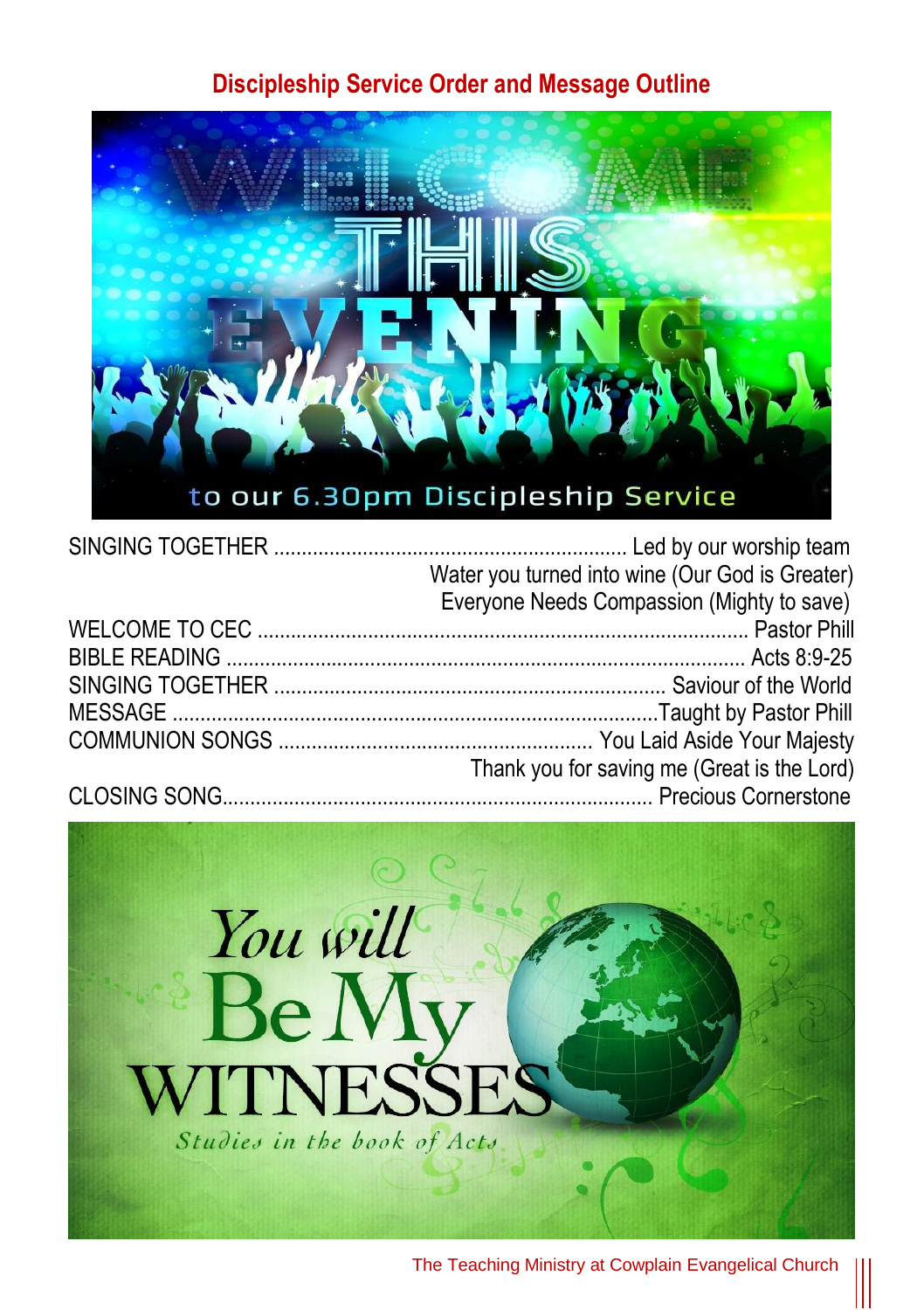# **You will be my witnesses#23 False faith Acts 8:9-25**

## **Introduction**

Acts 8:3

Acts 8:4

Acts 8:5

Acts 8:13

## **1. False faith has a wrong view of \_\_\_\_\_\_\_\_\_\_\_\_\_\_\_\_\_\_\_\_.** Acts 8:9

Acts 8:10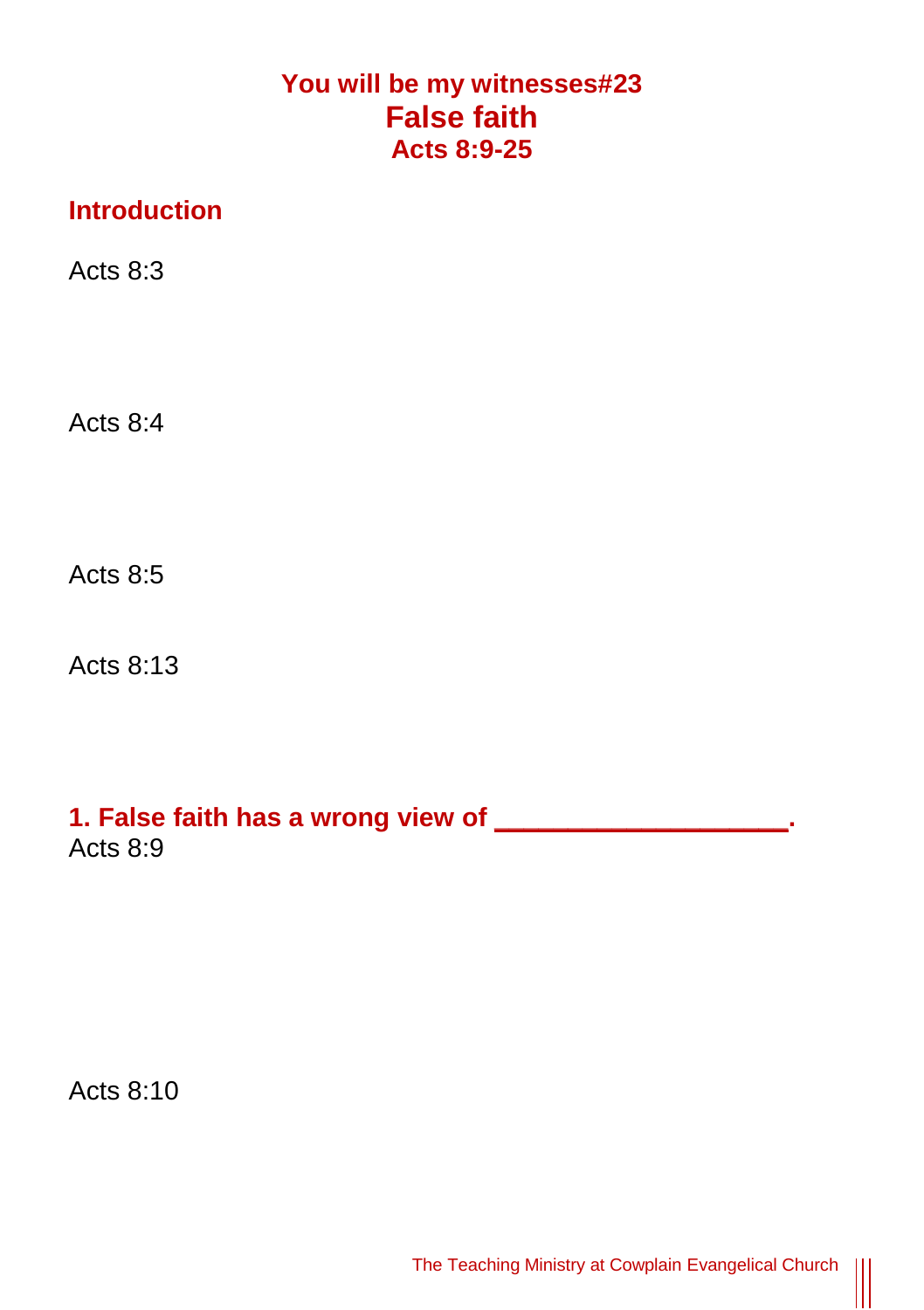Psalm 10:4

Proverbs 16:5

Proverbs 16:18

James 4:6

Acts 8:11

**2. False faith has a wrong view of \_\_\_\_\_\_\_\_\_\_\_\_\_\_\_\_\_\_\_\_.** Acts 8:12-13

**3. False faith has a wrong view of \_\_\_\_\_\_\_\_\_\_\_\_\_\_\_\_\_\_\_\_.** Acts 8:14-17